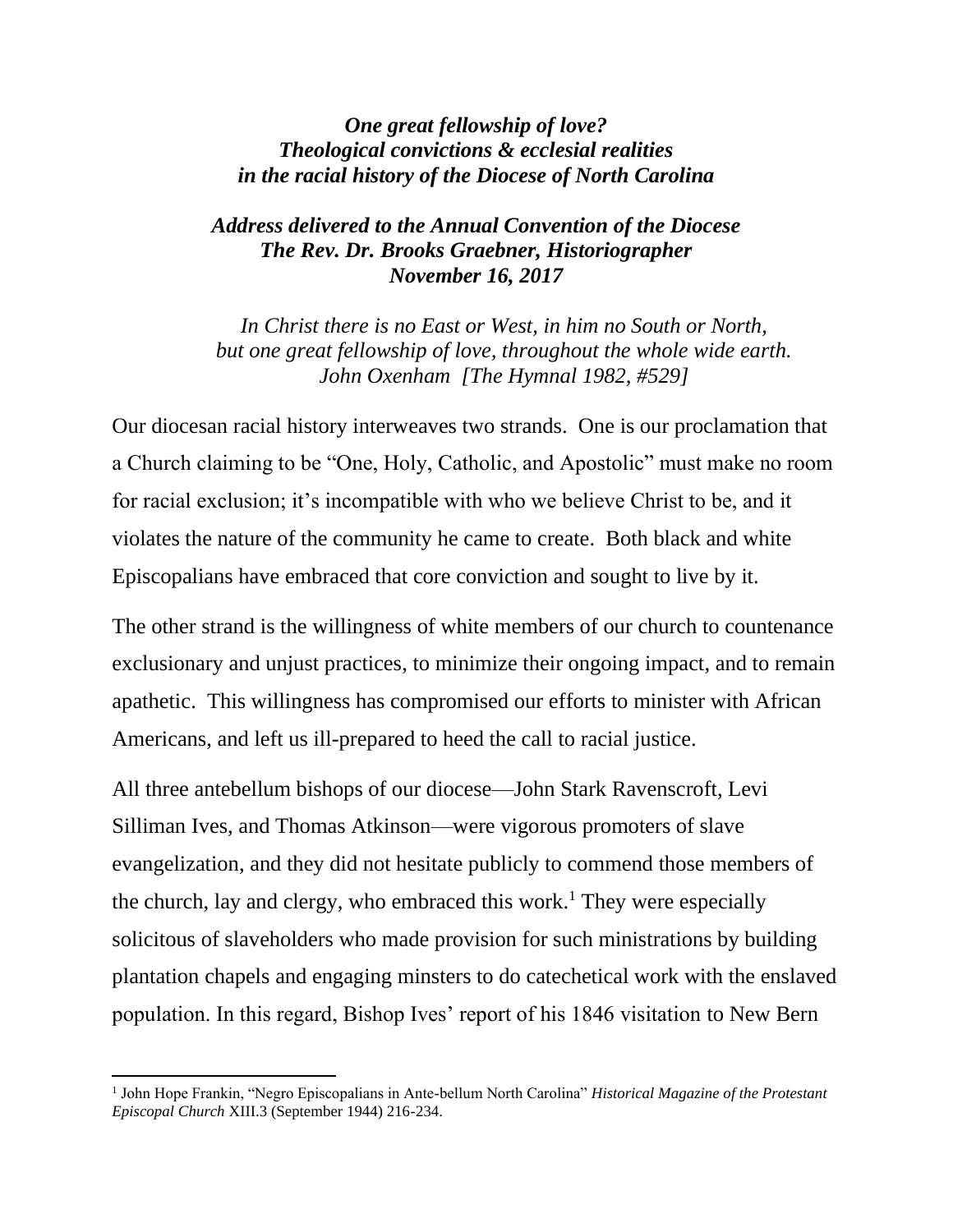and Somerset Place bears quoting. Ives told the Annual Convention that he spent the 3rd Sunday in Lent in New Bern, adding:

On the evening of Sunday, I officiated in a Chapel erected by the free persons of colour in this town, and placed under the charge of the Rev. Wm. N. Hawks, whose self-sacrificing labors in behalf of this much neglected class, deserve our acknowledgments, while they call for our imitation. . . . The question arose in my mind, and with shame for our past neglect, "What might not be done for our coloured population throughout the Diocese, if each man, who calls himself a christian Churchman, *would do his duty?"*

Bishop Ives continued:

From this place I went, by the request of my friend, Josiah Collins, Esq., directly to the estates on Lake Scuppernong . . . Here, and in the neighboring Parish at Pettigrew's Chapel, I passed the remaining part of the season of Lent—holding daily services—delivering lectures, and commencing a new course of oral catechetical instruction to the servants. . . . The services here were of the most gratifying and encouraging character fully justifying all that has been said and anticipated of the system of religious training hitherto pursued on these plantations. When I saw master and servants standing side by side in the holy services of Passion-week . . . and when I saw, on the blessed Easter-morn, the master with his goodly company of servants, kneeling with reverent hearts and devout thanksgivings, to take the bread of life at the same Altar, I could not but indulge the hope, that ere long, my spirit may be refreshed by such scenes in every part of my Diocese; while I could not help believing that, had some of our brethren of other lands been present, they would have been induced to change the note of their wailing over *imaginary suffering* [emphasis mine],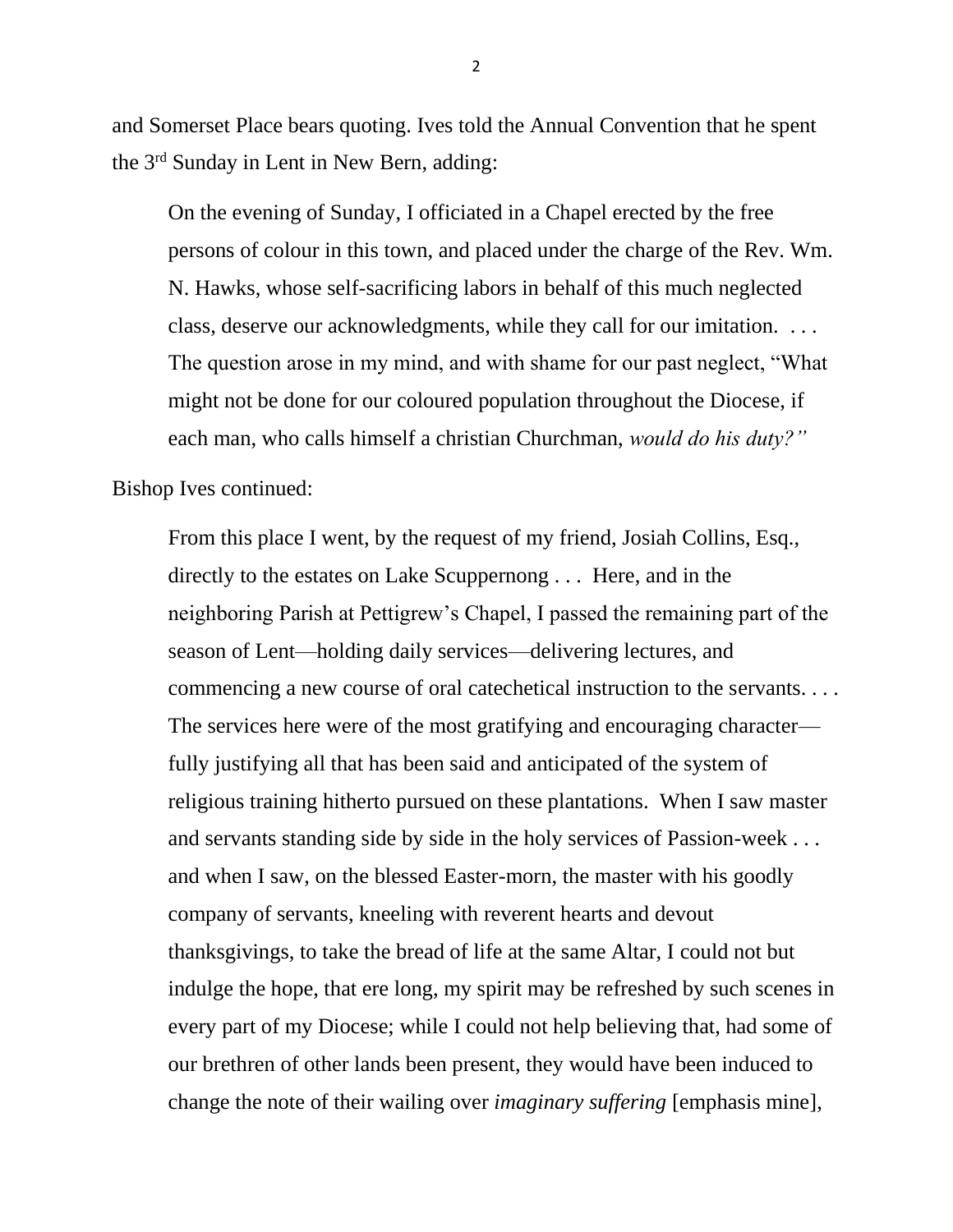into the heartfelt exclamation—"Happy are the people that are in such a case; yea, blessed are the people who have the Lord for their God."<sup>2</sup>

Constructing such a glowing picture of the harmonious plantation household required Ives to overlook evidence that slavery's critics refused to ignore. Within months of its publication in the diocesan journal, his account was subject to a withering critique from northern abolitionist William Jay. Writing as "A Protestant Episcopalian," Jay charged that Ives was a willing victim of a carefully orchestrated event and had conveniently omitted two salient considerations: first, that the slaves had no choice in the matter of their attendance or instruction; and second, that despite their standing as brothers and sisters in Christ, slaves had no power to renegotiate the conditions of slavery itself. Jay remonstrated Bishop Ives: "You well know, sir, that in the choice of their church and creed the slaves are passive; and that, had the … communicants been sent to auction on Easter Monday, they would each thenceforth have worshipped in the place and manner directed by 'the highest bidder.'" Indeed, Jay related the story of a fugitive slave, once content to receive the ministrations of the church, who refused to receive communion after his masters sold his brother to raise funds to purchase the communion silver.<sup>3</sup>

The glaring defects of our ministrations to blacks in the antebellum period were clear to all who had eyes to see. But the practice persisted and may even have borne fruit—in spite of all its shortcomings. Among the free black artisans of New

<sup>2</sup> *Journal of Annual Convention 1846.* In making reference to 'our brethren of other lands' Ives had in mind the criticism of the Episcopal Church for acquiescing in slavery issued by Samuel Wilberforce, the bishop of Oxford. See Michael Malone, "Levi Silliman Ives: Priest, Bishop, Tractarian, and Roman Catholic Convert"(Ph.D. dissertation, Duke University, 1970), 124.

<sup>3</sup> [William Jay], *A Letter to the Right Rev. L. Silliman Ives, Bishop of the Protestant Episcopal Church in the State of North Carolina, Occasioned by his late Address to the Convention of his Diocese. By a Protestant Episcopalian*  (Washington, D.C.: Buell and Blanchard, 1846) [7;9]. Jay reported that the "masters" were acting for the church itself.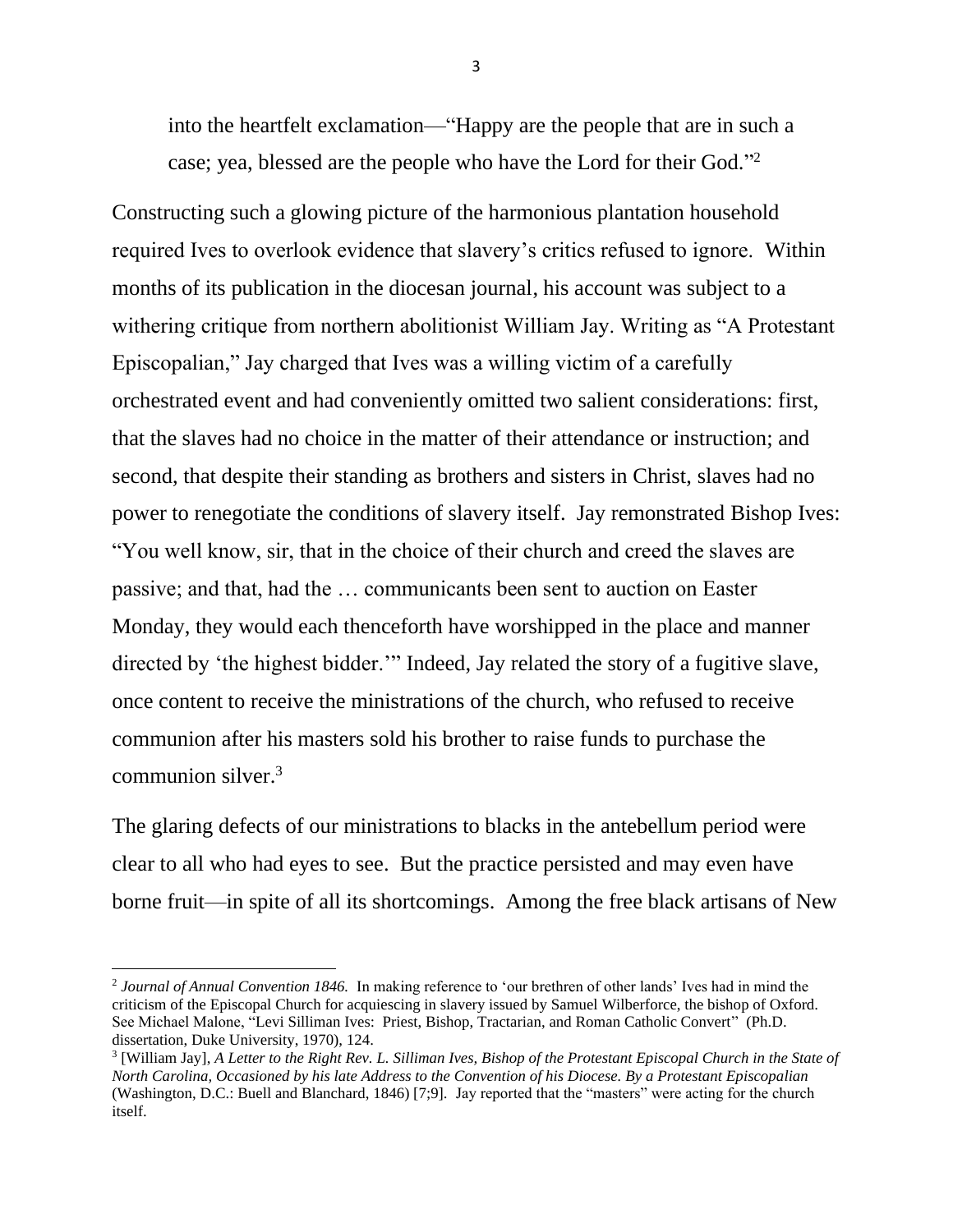Bern (who presumably belonged to William Hawks's congregation) was one Rigdon Green, who moved to Cleveland Ohio in 1859 but "clove to the Episcopal church, and at his death at age ninety-one, in 1887, the preacher recalled that his 'churchmanship was that of the school of the great Bishop Ravenscroft, of North Carolina, for whose memory he always expressed the most profound veneration."<sup>4</sup>

How do we account for such loyalty? Harold Lewis has suggested that black loyalty to the Episcopal Church is grounded theologically in the belief that the Episcopal Church is a catholic institution. By "catholic," Lewis explains, "black Episcopalians have understood the Church to be 'universal, that is, a church for all people, not one limited to any period, race or culture. . . . This catholicity meant that the church was pre-slavery and therefore pre-racism. Its formularies, practices and constitutions were divine and in place before racial inequality.'"<sup>5</sup> Ravenscroft was a high church Bishop, whose core convictions correlate precisely with the point Lewis is making. The loyalty of Rigdon Green to the Episcopal Church and his lasting regard for Bishop Ravenscroft bear that out.

In the months following the end of the Civil War, that claim to catholicity became the cornerstone of our diocesan initiatives with respect to the newly-emancipated. Bishop Atkinson led the way, noting that a church claiming catholicity could not in good conscience fail to minister to a large and vulnerable segment of the population. His call was seconded by an 1865 convention committee that called for "bold and decisive action." The committee declared that just as the political and social status of African Americans had radically changed, so there must be a corresponding change in how the Church approached its work with those who were

<sup>4</sup> Catherine W. Bishir, *Crafting Lives: African American Artisans in New Bern, North Carolina, 1770-1900* (Chapel Hill: 2013) 140.

<sup>5</sup> Harold T. Lewis, *Yet With a Steady Beat: The African American Struggle for Recognition in the Episcopal Church*  (Valley Forge: 1996) 4.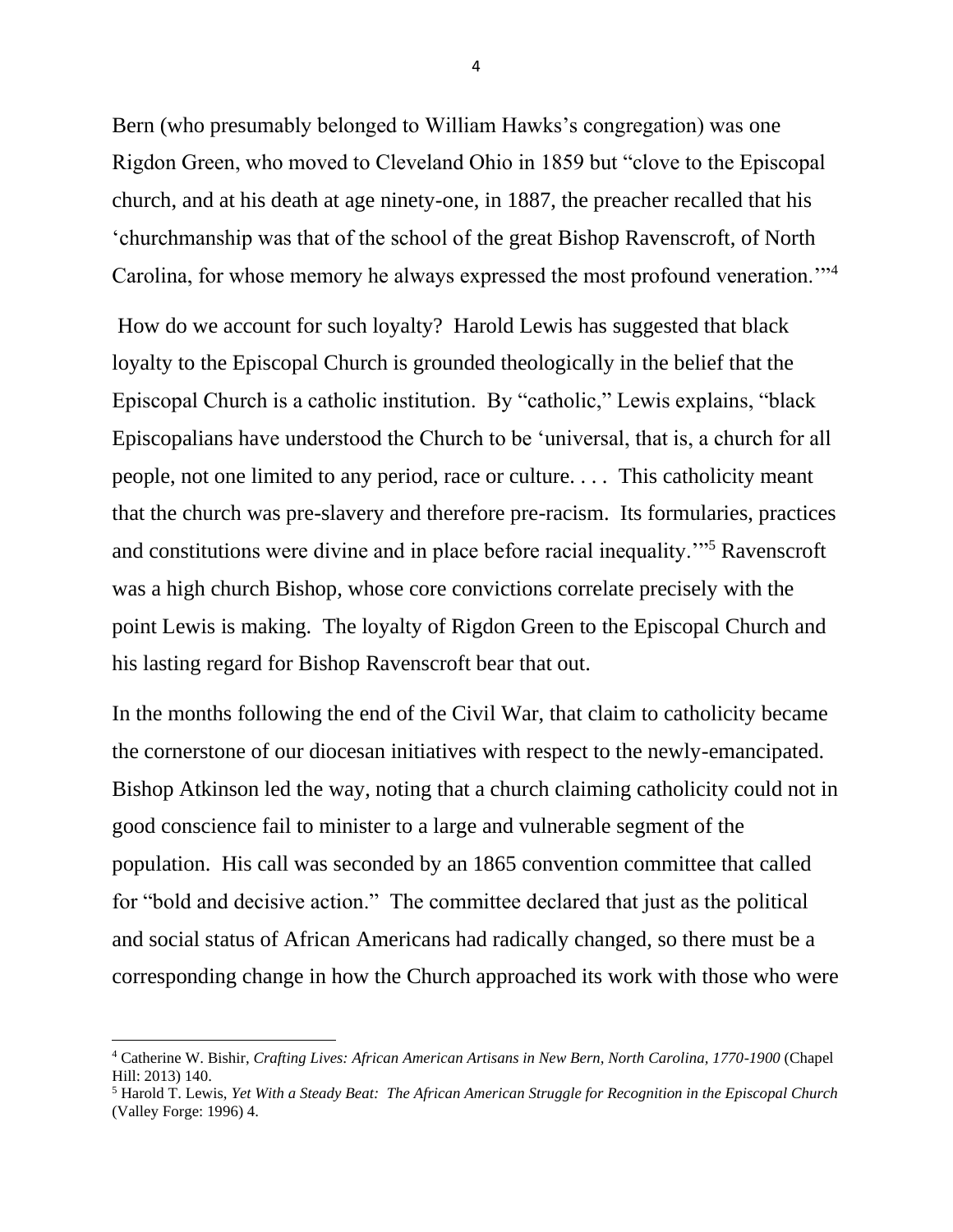newly emancipated. No longer could the Church rest content with consigning them to a subordinate role in predominantly white congregations. Rather, the report called for the Church to take the lead in creating new black congregations and to invest in the cultivation and training of black vestrymen, catechists, and clergy. Moreover, the power to elect clergy for black congregations should reside with their own vestries, and the black clergy of the Episcopal Church should be welcomed to serve in North Carolina. To the committee, the very nature of the Church itself compelled such a response: "As we believe the Church to be Apostolic and Catholic, we feel bound to do all within our power to convey its holy teachings as rapidly and as potently as possible, to every soul committed to our care, whether its casket be Anglican or African."<sup>6</sup>

Atkinson, again citing the Church's catholic heritage, insisted that black clergy and congregations be admitted into union with convention on an equal footing. The Bishop strongly endorsed the Episcopal Church's Freedman's Commission and brought its resources to North Carolina, most particularly in the founding of St. Augustine's School in 1867. These initiatives reflected Atkinson's conviction that there must be black teachers and ministers for there to be effective ministry among the newly-emancipated.<sup>7</sup>

These were signal achievements. Thanks to Bishop Atkinson, ours was the only southern diocese to accept black clergy and congregations immediately into union with convention. And the investment in the founding of St. Augustine's proved to be well-placed, as the Raleigh school became-and still remains-the flagship black institution of the Episcopal Church. Our diocese was on the leading edge of

<sup>6</sup> *NCDJ, 49th* (1865): 36-38.

<sup>7</sup> *NCDJ* 50th (1866): 18,19.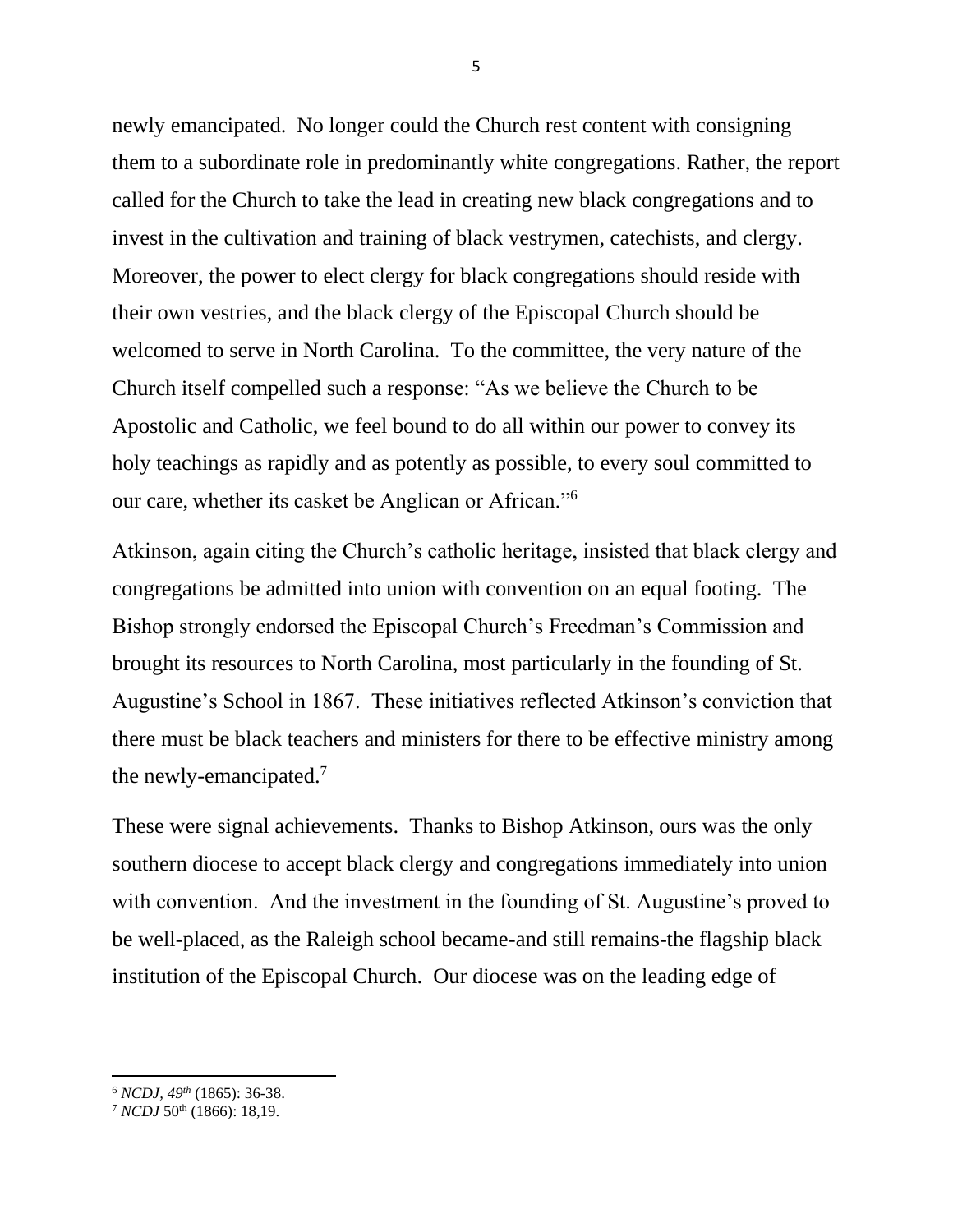ministry with African Americans within the southern Episcopal Church and among the predominantly white denominations of the state.<sup>8</sup>

Atkinson's successors sought to follow suit. Both Bishops Lyman and Cheshire made repeated fundraising trips to the north in support of St. Augustine's School. For example, in his 1898 report to Convention, Bishop Cheshire noted that he spent the month of January visiting Philadelphia, New York, Boston, Providence, and Pittsburgh, making 15 addresses on behalf of the Church's work among the negroes of the South.<sup>9</sup>

Notwithstanding its good beginning, the work among African-Americans did not achieve all that Atkinson and others had hoped. In an 1871 report to General Convention, Atkinson lamented that blacks evidently preferred "the ignorant teachers of their own race" to the ministrations being offered by the Episcopal Church.<sup>10</sup>

<sup>8</sup> George Freeman Bragg numbered Bishop Atkinson among the "militant minority" of white men and women who "lost no opportunity to work for the best interest of all, black and white, and such have co-operated in preserving to the Church 'an open door' to the colored race." Of Atkinson, he wrote: "Bishop Atkinson . . . ere the smoke of Civil War had cleared came bravely forward in North Carolina, battling in the face of hard, bitter and unrelenting prejudice, established St. Augustine's College for the education of the colored race, organized colored parishes and had them admitted into union with his diocesan convention. And when the Standing Committee refused to pass the papers of a colored candidate for holy orders, invited two 'Yankee' Negro priests from the North to come into his diocese and admitted them to full privileges in his convention. Other Southern Bishops labored earnestly to do the same thing, but could not." George Freeman Bragg, Jr. "The Episcopal Church and the Negro Race," *Historical Magazine of the Protestant Episcopal Church,* Vol. IV, No. 1, (March, 1935), 50, 51. The favorable comparison of the Episcopal Church in North Carolina with the efforts of Presbyterians, Baptists, and Methodists is made by Roberta Sue Alexander, *North Carolina Faces the Freedmen: Race Relations During Presidential Reconstruction, 1865-1867* (Durham, 1985), 67-75.

<sup>&</sup>lt;sup>9</sup> *NCDJ* 82<sup>nd</sup> (1898): 63.

<sup>&</sup>lt;sup>10</sup> T. Felder Dorn has aptly characterized Atkinson's report to the General Convention of 1871 in which the quoted remarks appear: "The 1871 report to General Convention acknowledged the reality that the freed people in North Carolina generally were not responding to overtures from the Episcopal Church. The harsh language, however, seemed to reflect disappointment, if not some bitterness, at being rejected by the bulk of the black population. Attributing the rejection largely to the 'guidance of ignorant teachers' was a generalization that ignored the complex reasons for that rejection, including both white paternalism and the variety of religious options being chosen by black individuals." *Challenges on the Emmaus Road: Episcopal Bishops Confront Slavery, Civil War, and Emancipation,* 412, 413.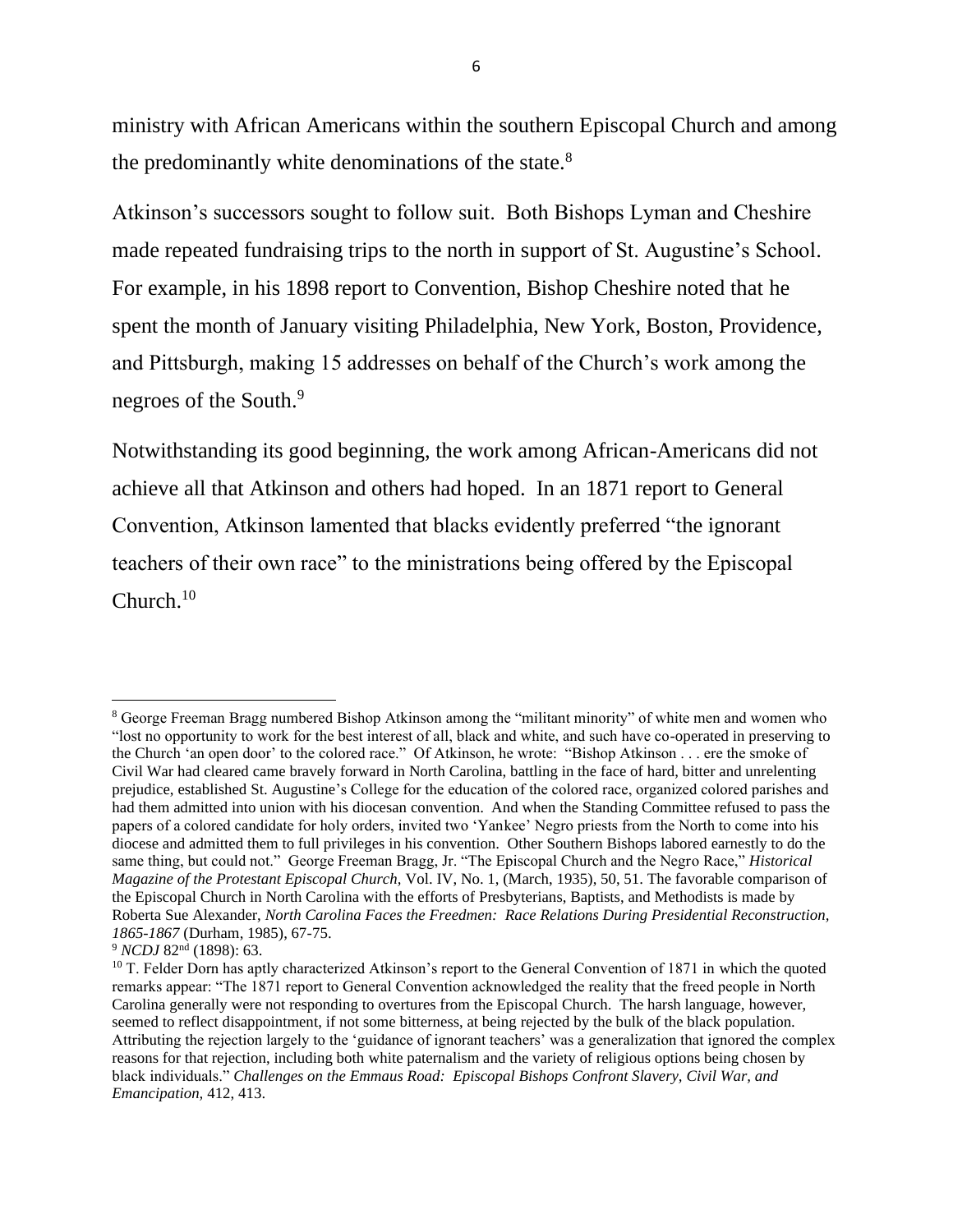Dr. Anna Julia Cooper, a St. Augustine's School graduate, widow of a black priest and faculty member, and later a member of the faculty herself, found other reasons to account for the small numbers of black Episcopalians. Speaking to a group of black clergy in 1886, she declared:

We believe in the Holy Catholic Church. We believe that however gigantic and apparently remote the consummation, the Church will go on conquering . . . till the kingdom of this world, *not excepting* the black man and the black woman . . . shall have become the kingdoms of the Lord and of His Christ.<sup>11</sup>

Instead of black resistance to the claims of the Church, Dr. Cooper placed the patronizing attitudes of white leaders and concomitant lack of resources as the heart of the problem. She noted that "our clergy number less than two dozen priests of Negro blood and we have hardly more than one self-supporting colored congregation in the entire Southland. While the organization known as the A.M.E. Church has 14,063 ministers, 4069 self-supporting churches, with property valued at \$7,772,284, raising yearly for church purposes \$1,427,000. Something must be wrong. What is it?"

Dr. Cooper supplied the answer to her own rhetorical question:

A *Black woman of the South* would beg to point out two possible oversights in this southern work. . . . The first is *not calculating for the Black man's personality;* not having respect, if I may so express it, to his manhood or deferring at all to his conceptions of the needs of his people. . . . A conference of earnest Christian men have met at regular intervals for some years past to discuss the best methods of promoting the welfare and development of colored people in this country. Yet, strange as it may seem,

<sup>11</sup> Anna Julia Cooper, "Womanhood: A Vital Element in the Regeneration and Progress of a Race," in *A Voice from the South* (New York: Oxford University Press, 1988), 45.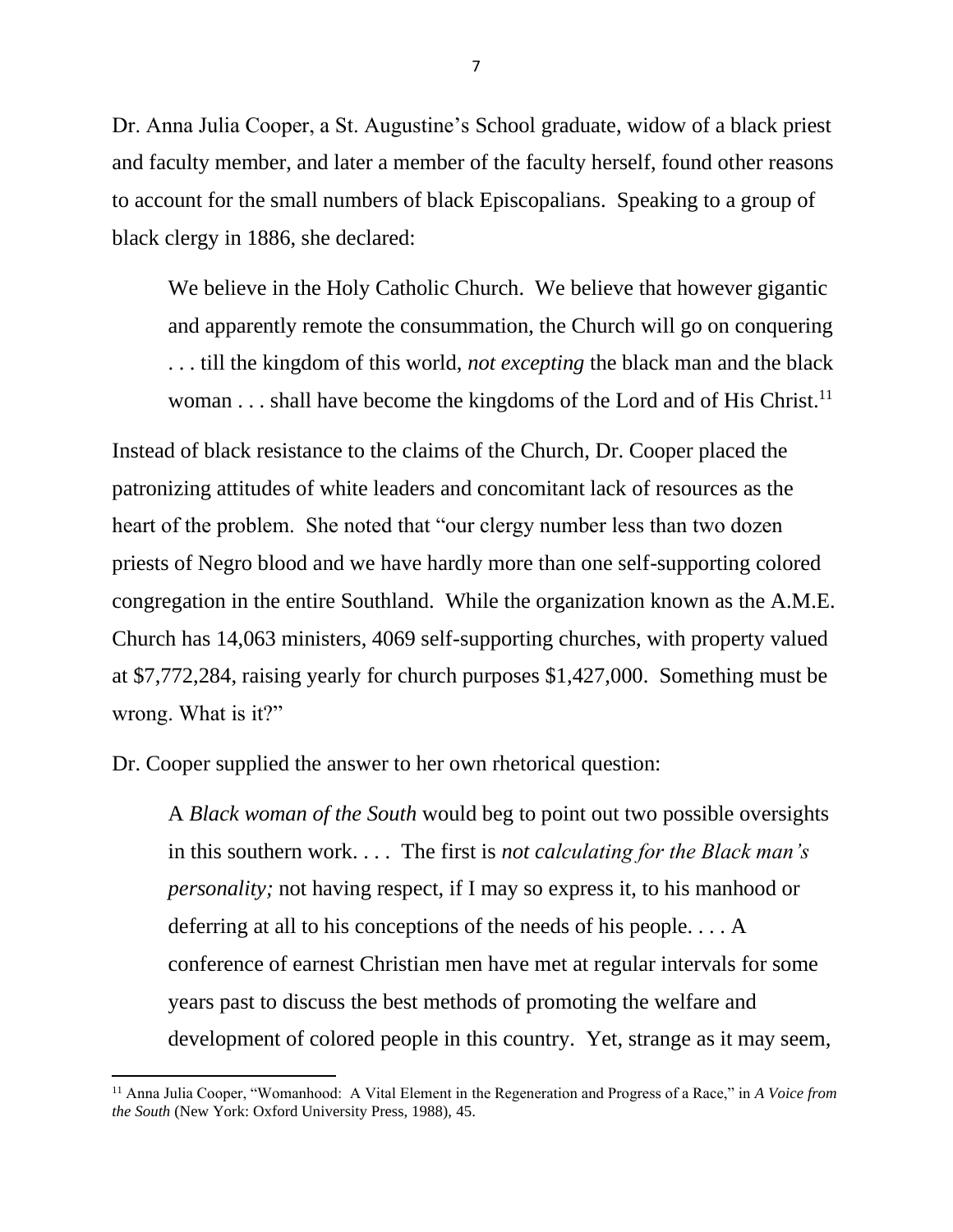they have never invited a colored man or even intimated that one would be welcome to take part in their deliberations. ...

The second oversight was a glaring lack of attention to raising up black women as leaders, Dr. Cooper noting that in its first 20 years of existence, St. Augustine's had only five female graduates.<sup>12</sup>

Anna Julia Cooper's devotion to the Episcopal Church--her love of its liturgy and ritual, her acceptance of its claims to Apostolicity and Catholicity--is clear in what she wrote, as is her deep anger and frustration at the patronizing and myopic attitudes of its white leadership. She grieved at what she saw as a persistent refusal to let black men--and even more so black women--fully realize their God-given leadership potential.

The situation decried by Dr. Cooper only deepened with the coming of Jim Crow, which circumscribed black leadership—limiting its influence to black congregations and institutions exclusively. The diocese's introduction of the convocation system in the 1890s proved at best a mixed blessing. On the one hand, there was now an Archdeacon dedicated to supporting and extending what was called "colored work." On the other hand, it became easy for whites to rationalize their lack of involvement in the furtherance of this work. It is painful to read the appeals for funds from the Archdeacons for Colored Work over a 35-year span and the consistently meager response. In the 1896 archdeacon's report we read the following: "It is a source of deep anxiety that this work is so little extended throughout the Diocese, and that so little interest is taken in it by the Clergy and people of the Diocese. If the Parishes as well as the Diocese would adopt it as their own legitimate work, which it is for their best interest to do, and

<sup>12</sup> Anna Julia Cooper, "Womanhood: A Vital Element in the Regeneration and Progress of a Race," in *A Voice from the South* (New York: Oxford University Press, 1988), 34-44.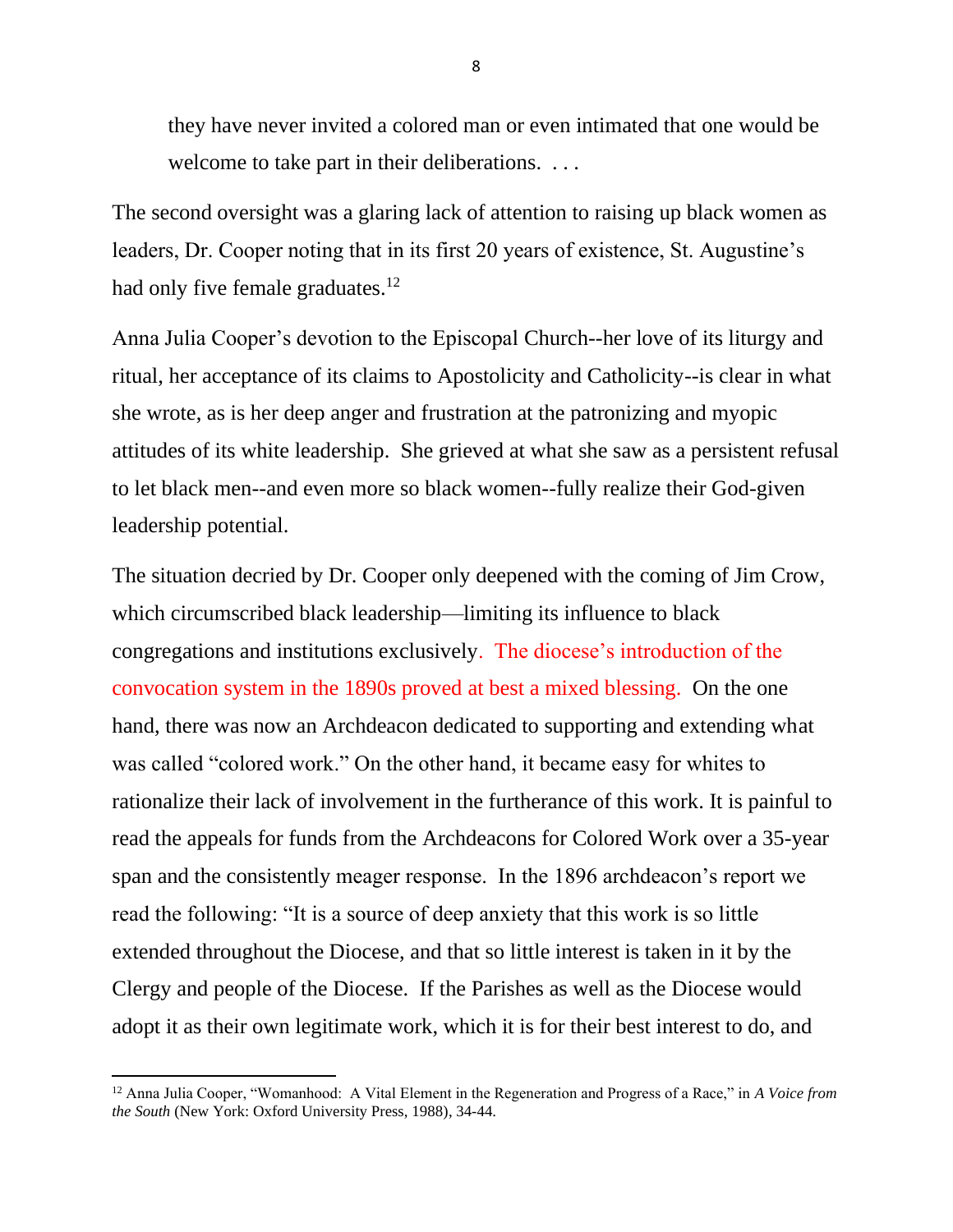would look upon it as a missionary work of paramount obligation, much could and would be done. Its importance has not been adequately considered by the Diocese as a factor in its life, and until this impetus shall be given to it we cannot expect wide-spread results."<sup>13</sup>

That impetus was not forthcoming. The 1897 report from the same archdeacon noted that the work in Concord was being underwritten from New York; the work in Moncure and Southern Pines from Massachusetts. The new library at St. Augustine's was a gift from Mary Benson of Brooklyn.<sup>14</sup> That became the pattern. The Committee on the State of the Church in 1910 was simply stating the facts when it reported: "This work has been supported in this Diocese entirely by offerings from the colored people themselves and from white people outside of the Diocese." The Committee subsequently called on every congregation to take up an offering to aid in this work.<sup>15</sup> A year later, the same committee reported the results of its appeal: "White churches last year gave only \$41.54 to our colored work, less than was given to the Jews. Our Bishop asks for \$200. We recommend and urge at least an annual offering in every church in the Diocese for this work." Bishop Cheshire took up this matter in his Convention Address, declaring, "Should not each parish in the Diocese do something in aid of this work? In South Carolina the Convention has asked that the Easter Offering in every parish be devoted to the missionary work of the Diocese, one half to the white work, one-half to the black. Surely we should do something. I ask this Convention to recommend some method by which all our people may be encouraged to show their sympathy for our colored brethren, and to extend their generous assistance to our own faithful

<sup>&</sup>lt;sup>13</sup> *NCDJ* 80<sup>th</sup> (1896): 113. The Archdeacon at the time was William Walker, a white priest. He was succeeded in office in 1898 by John H.M. Pollard, who died in office in 1908, whereupon the position passed to Henry B. Delany, who held it until his death in 1928. For the last ten years of his life, Delany was listed as both Archdeacon and Bishop Suffragan.

<sup>14</sup> *NCDJ* 81st (1897): 111-113.

<sup>&</sup>lt;sup>15</sup> *NCDJ* 94<sup>th</sup> (1910): 50,51.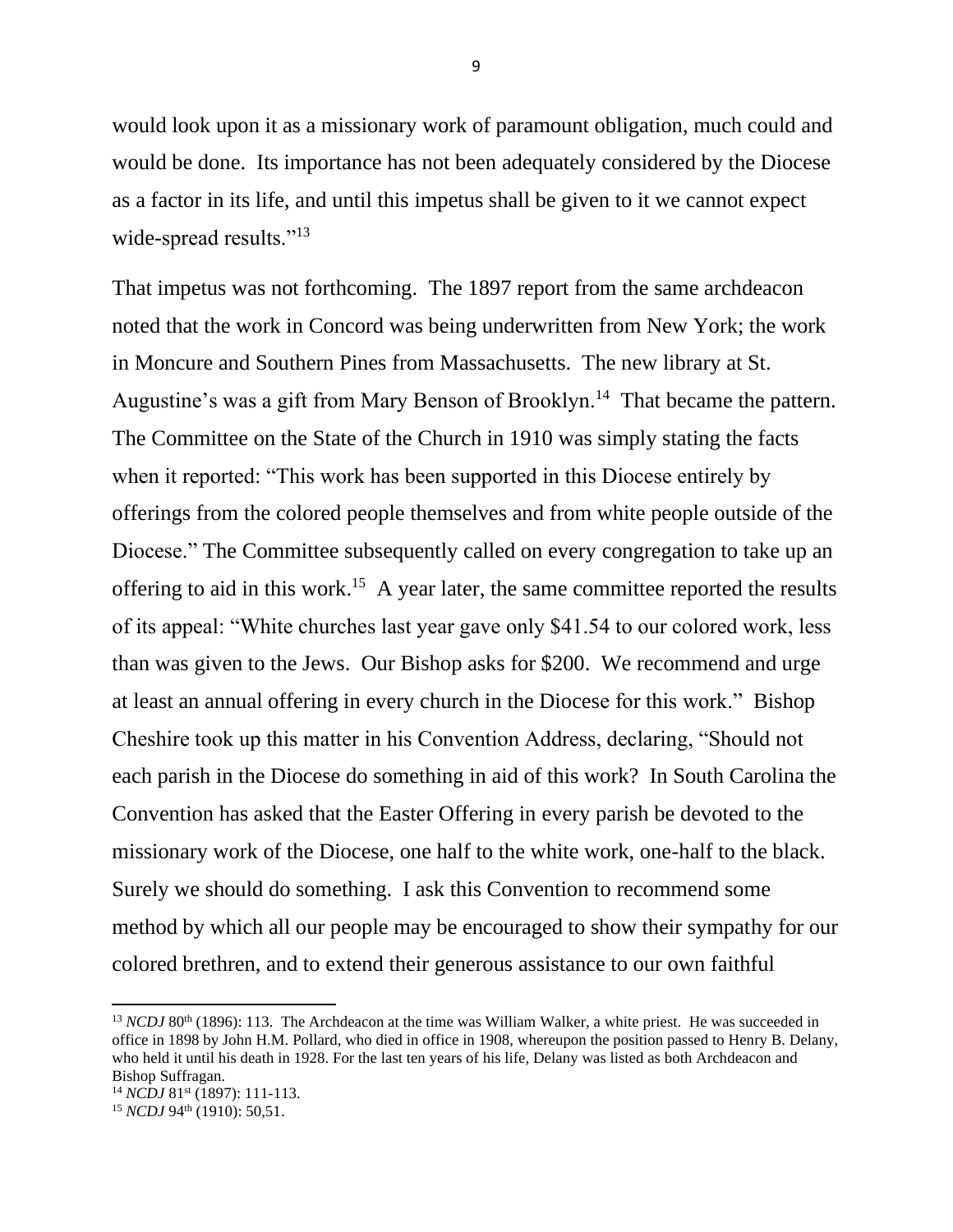colored Archdeacon [Delany] and the workers under him, in the efforts in behalf of our colored people."<sup>16</sup> So, what was the result of the Bishop's appeal? 1912 brought the report that less than \$100 was raised through offerings from white congregations, and that received from only seven parishes.<sup>17</sup> Meanwhile, the black congregations continued to report their ongoing struggle to erect and maintain buildings and support program expansion. Reading the diocesan journals from the 1910s is like reading about two different churches: one where there is deep and sacrificial investment in black ministry, and one where there is almost none.

Even the symbolic unity of the races in convention was under threat, as black Episcopalians began to despair of having a black bishop unless they formed a separate missionary district under the guidance of General Convention. In the first decade of the  $20<sup>th</sup>$  century, both Archdeacon Pollard (a black priest) and Bishop Cheshire spoke of their desire to preserve the principles of unity and catholicity. Cheshire put the matter in historical and theological context:

The older members of the Convention remember well when slavery existed in the South, and when every congregation of white people had its proportion of slaves, attending the same church, baptized by the same minister, confirmed by the Bishop kneeling at the rail with their masters and mistresses, receiving the Holy Communion at the same altar. [Although] the abolition of slavery did not at once change this, at any rate it did not continue. . . . . But there is an important truth to be guarded and an essential principle to be conserved. The Church is One; and there must be an outward and visible expression of that Oneness. This Church, of which we are

<sup>&</sup>lt;sup>16</sup> *NCDJ* 95<sup>th</sup> (1911): 47;50,51; 77. Note that a resolution requiring "every rector to bring this work before his people" on one Sunday each year was defeated, but a resolution asking every parish and organized mission to send one-third of its Easter offering to the work of the Colored Convocation passed. Also note the meager response in the report of 1912 (below).

 $17$  *NCDJ* 96<sup>th</sup> (1912): 42.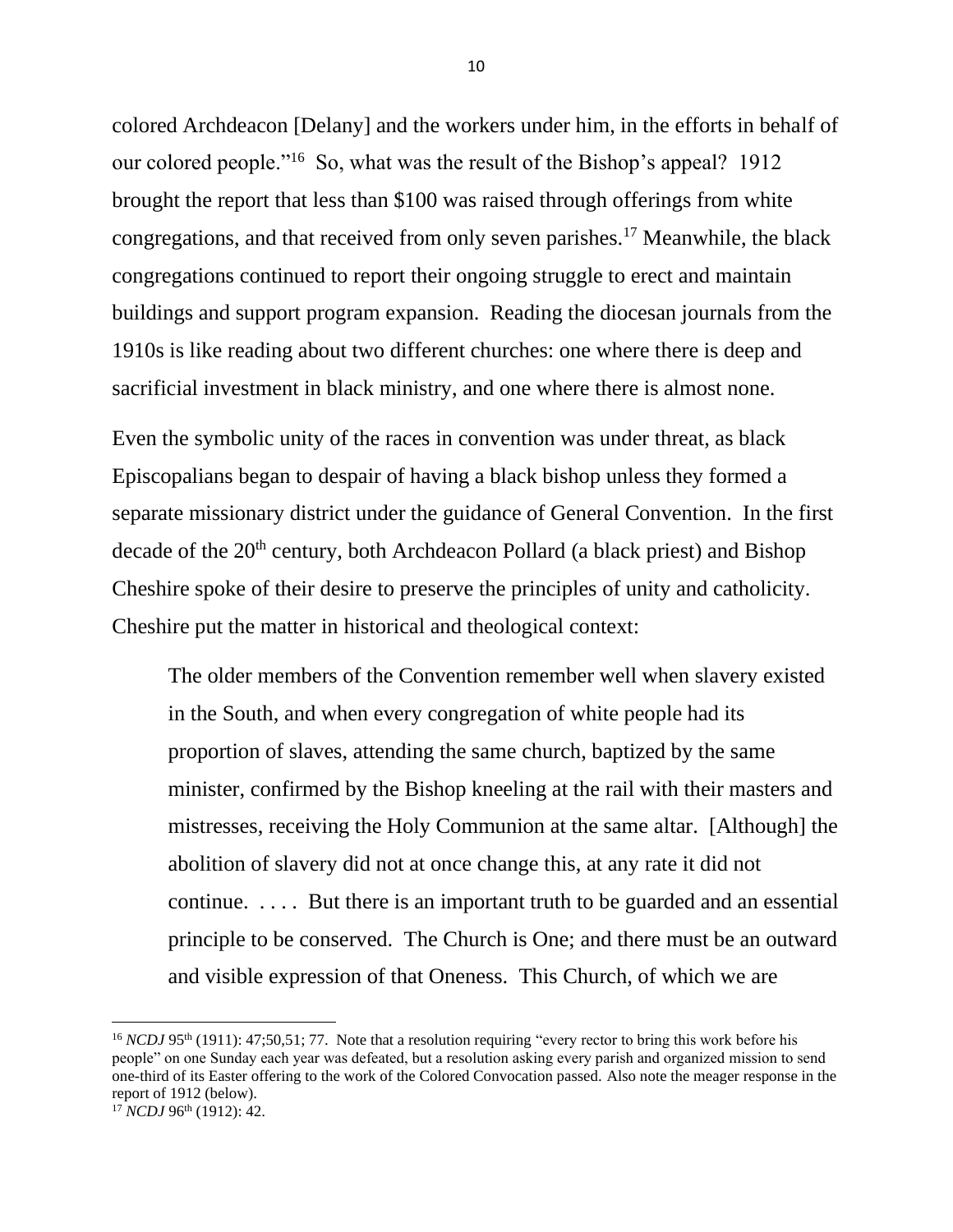members, has always maintained the obligation of outward and visible Unity, expressed in the organization and polity of the Church, and has repudiated the idea of different Churches for different classes or races of people. And so, when the results of the war and of emancipation had separated the whites and the negroes into different congregations of worshippers, the Church in North Carolina preserved the idea of Unity, and continued its testimony to that Catholic principle, by organizing the colored congregations into parishes and missions, where there seemed to be sufficient strength and intelligence, and by admitting the colored clergy and parishes into union with the Diocesan Convention.<sup>18</sup>

Archdeacon Pollard echoed the Bishop, declaring:

I have given much thought to the question of work among the colored people and have not yet felt convinced that any further separation than we have now would lead to any better results. In other days negroes and whites knelt around the same family altars, joined in the same services in the church, were taught the same lessons and imbibed the same principles of morality and religion and both races were better for it. The unity of the Church of God is of far more vital importance than any temporary expediency. For one I am willing to stand or fall in struggling to maintain that "Faith once delivered to the Saints," and would far rather go and join one of the Christian denominations around than take part in making a new schism in the Church of God. . . . When I stand up and say "I believe in The Holy Catholic Church; The Communion of Saints," I mean it, and when I pray in that incomparable Litany: "That it may please Thee to bless and keep all Thy

<sup>18</sup>*NCDJ* 88th (1904): 69-72.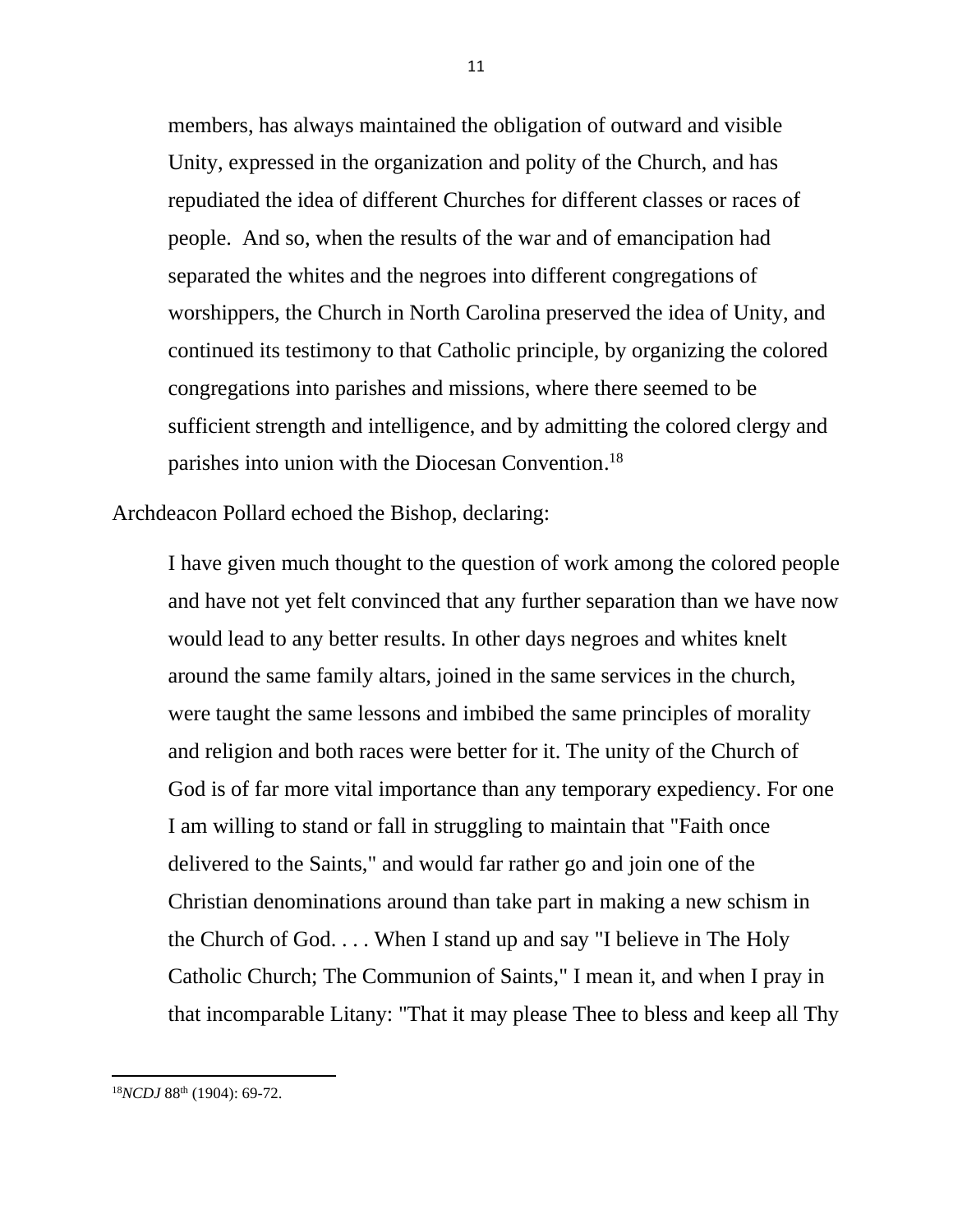people"; '"That it may please Thee to give to all nations unity, peace and concord"; . . . I mean every word of it, and have no apology to offer for my declaration of belief as stated in the Creed or my prayer as uttered in the Litany and other portions of the Book of Common Prayer. These things were taught me by some of the best people in this land, whose memories are precious in my sight, and these truths have become a part of my nature.<sup>19</sup>

Reluctantly, both Pollard and Cheshire subsequently agreed to promote the Missionary District Plan, though both publicly lamented the concomitant loss of bi-racial membership in diocesan convention, were the plan to be implemented on a national basis.

In 1918, as the national Church continued to debate the merits of a racial Episcopate, our Diocese was one of two to elect a black Suffragan Bishop to oversee African American congregations. Chosen was the Archdeacon for Colored Work, Henry B. Delany, who also taught on the faculty of St. Augustine's. Delany served for almost 10 years, and died in office in 1928. An important, but often overlooked facet of his work was the extension of his ministry to black congregations in the neighboring dioceses of North and South Carolina. The demands of making visitations in all these places took its toll on Delany's health and contributed to his death. It also led to an interesting exchange between Cheshire and Bishop Darst of East Carolina. In 1925, Darst suggested to Cheshire that North Carolina re-think the arrangement. Cheshire admitted that Delany's poor health might interfere with his duties, but stated categorically that he was not prepared to request Delany's retirement, thereby causing him to forfeit his

<sup>12</sup>

<sup>19</sup> *NCDJ* 88th (1904): 130.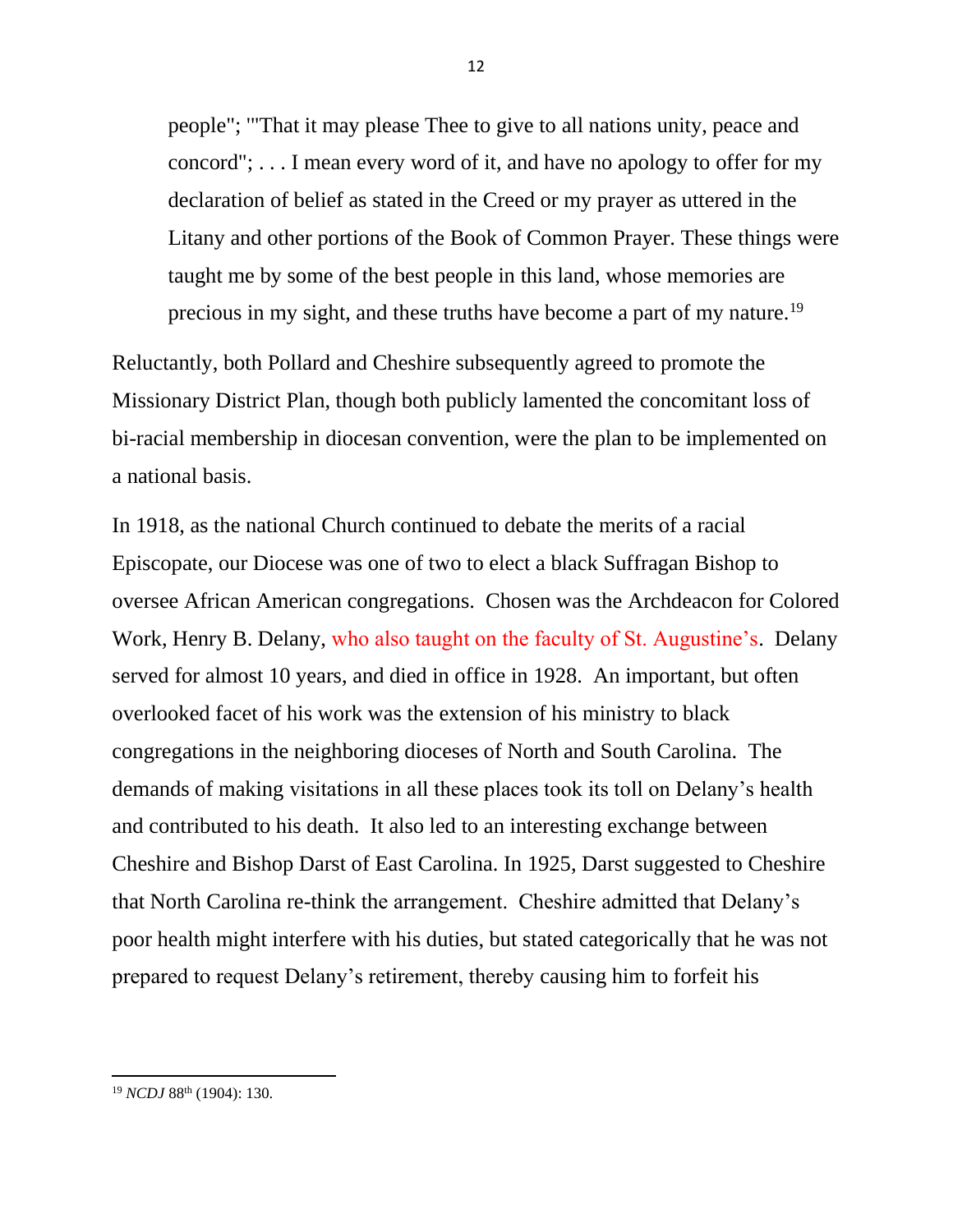\$2,800.00 annual salary in exchange for a \$600.00 annuity. Cheshire took the position that Delany should have his annual salary for "as long as he may live."<sup>20</sup> Such interchanges, along with other considerations, led to the suspension of the position of suffragan upon Delany's passing. Bishop Coadjutor Edwin Penick took up Episcopal oversight for black congregations in the diocese, and the entire convocational system was overturned in favor of a centralized administration. Henceforth all diocesan mission work would fall under the purview of a single Department of Missions that would answer to Executive (now Diocesan) Council. Bishop Cheshire was ambivalent about the change; Bishop Penick embraced it, and fully implemented it upon becoming the Diocesan Bishop in December 1932. In 1935, Bishop Penick set forth his understanding of how the change impacted work among African Americans. He began,

For many years, the Negro in North Carolina has been a member of the Diocesan Convention, with all its rights and privileges. He is a member of the Executive Council, not as a representative of his race, but as a representative of this Diocese, elected by this convention. . . . In others words, the North Carolina Negro Churchman is a constituent part of our Diocesan life and participates, on an equal footing, with others in legislative and administrative affairs. Within the past year, our Executive Council has eliminated the distinction between white and Negro work and has combined the parishes and missions of both races under the one designation, "Diocesan Missions." I hope that we are through talking about the "Negro Problem." So long as we refer to the Negro as problematical, he will regard himself as

<sup>20</sup> George H. Esser, "Rapid Growth and Financial Crisis, 1923-1941," in *The Episcopal Church in North Carolina, 1701-1959,* ed. Lawrence Foushee London and Sarah McCulloh Lemmon (Raleigh, 1987), 364-368.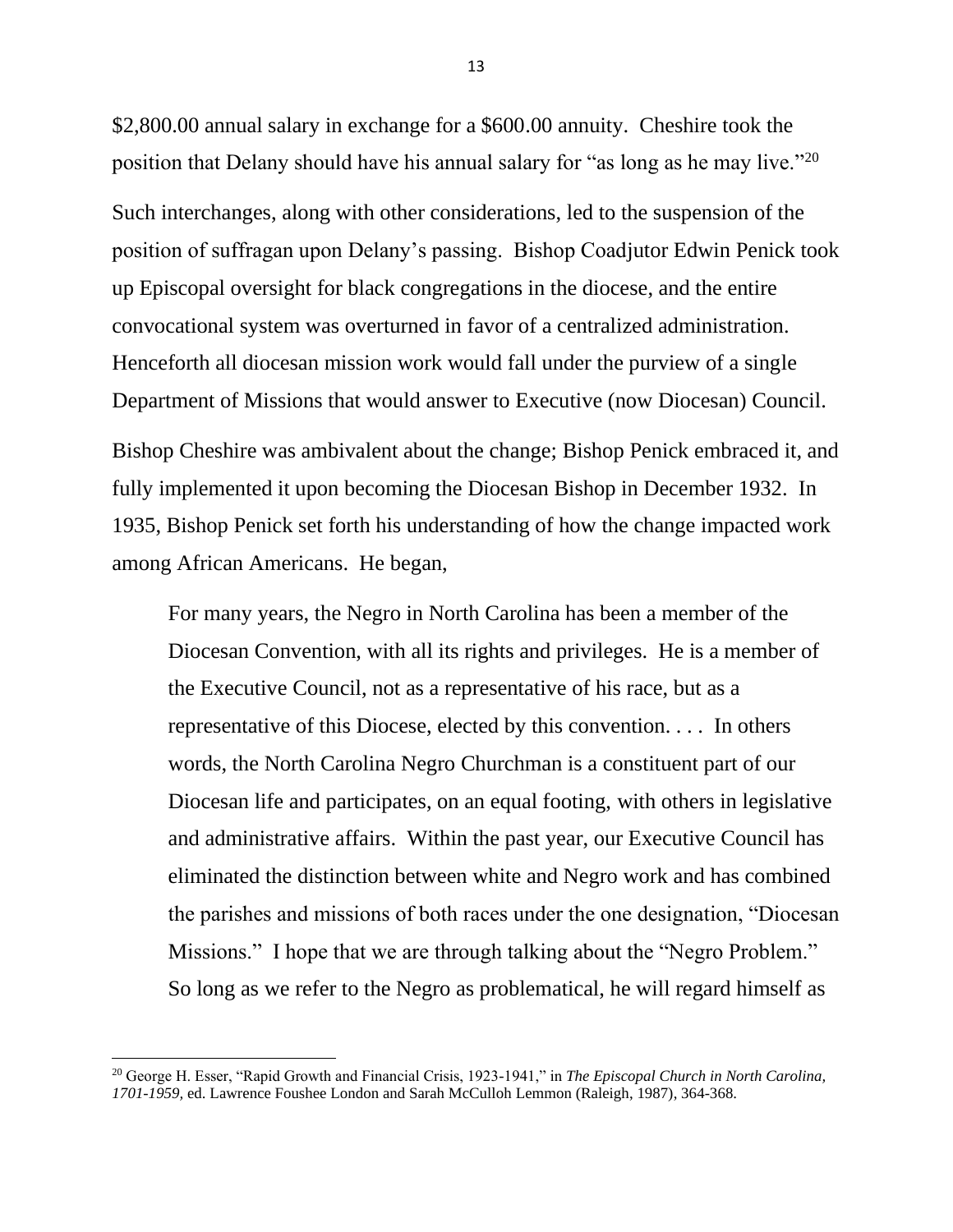such. So long as we assume that he is a dependent creature, just so long will he behave as such . . . The thoughtless, amiable white man has not been the friend to the Negro that he imagines. With a whimsical affection, he has deprived the Negro of self-reliance. The individual has done this. The Church has done this. As time goes by, and our inherited southern attitudes lost more and more of the distortion of prejudice, we find ourselves inclined to accept as fact what we have long admitted in theory, that the Church is one and catholic, and worships one God, who is no respecter of persons. . . . The time is at hand when we should stop making both white and colored people racially self-conscious by setting up differences within the family of God's children, a family where the white work is considered the normal function of the Church, and the Negro work as a kind of appendix that threatens to weaken the health of the body. What then is the policy of our Diocese towards the Negro? It is to regard him and to treat him in that spirit of comprehensiveness which has always been the genius of the Holy Catholic Church, wherein there is "neither Jew nor Greek, male nor female, bond nor free." To this attitude we expect the Negro for his part to respond. He has his contribution to make to the welfare of the body of Christ. Let him make his contribution with pride and self respect, and according to his natural genius and racial talents. . . . There is nothing novel about such a policy in North Carolina. It is as old as the universal Christian Church. The only novel feature about it is that we are putting into practice what we have long professed with our lips. $^{21}$ 

<sup>21</sup>*NCDJ* 119th (1935): 82-84.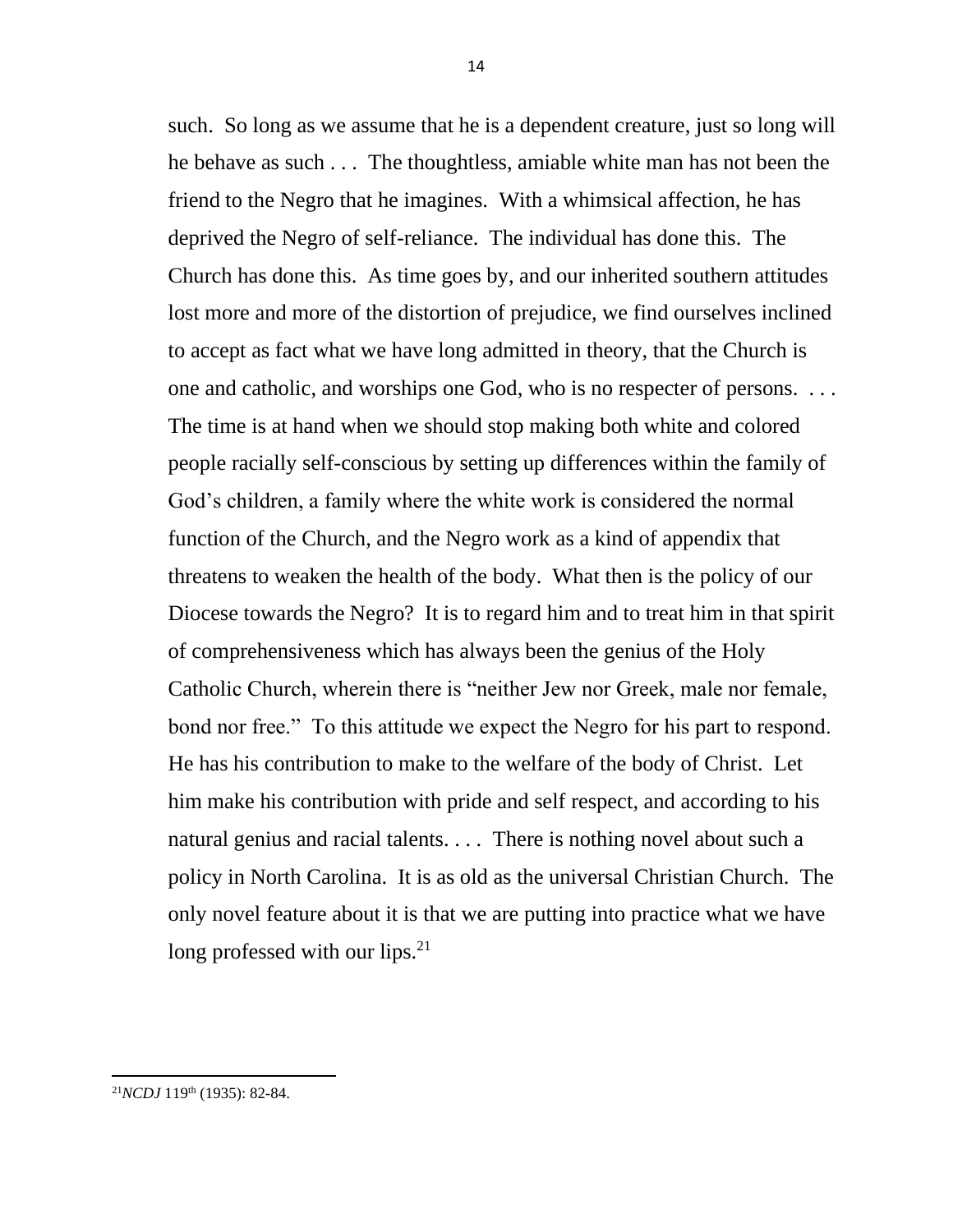Penick was sounding the now-familiar note of catholicity and calling once more for the church to practice what it professes. There is much to commend in this effort to normalize mission with African Americans and to do away with parallel structures (especially as we remember that this was being put forth at a time when there were still separate drinking fountains for whites and blacks across the south). As George Esser observed, this change in policy served the diocese well when it came time to desegregate in the 1960s, especially the insistence upon black representation on all governing committees and departments of Council. But in hindsight the defects of Bishop Penick's remarks are also apparent. While certainly not as egregious as Bishop Ives' claim that the sufferings of the enslaved were "imaginary", black Episcopalians must have wondered to themselves how their bishop could assert that the "distortions of prejudice" were abating, as though we were entering a new, more enlightened era in race relations in the mid-1930s. Just as white Episcopalians felt free to ignore the call to invest financially in the wellbeing of black congregations and institutions, here was another instance of a kind of obliviousness to the actual condition of race relations as it pertains to the black experience.

Glossing over the all-too-real challenges still facing black Episcopalians, meant that the church found itself ill-prepared to address the growing crisis within black congregations. In a 1959 report on the State of the Church, the committee expressed a genuine concern for our Negro Churches, declaring, "It is a tragic sight to see the Episcopal Church in North Carolina, which for some years has spearheaded work among Negro people with such bold advance steps as the establishment of St. Agnes and Good Samaritan Hospitals, the establishment of St. Augustine's College and even the election of a suffragan bishop, Bishop Delany, now to see this ministry so badly neglected. The shortage of Negro clergy is acute.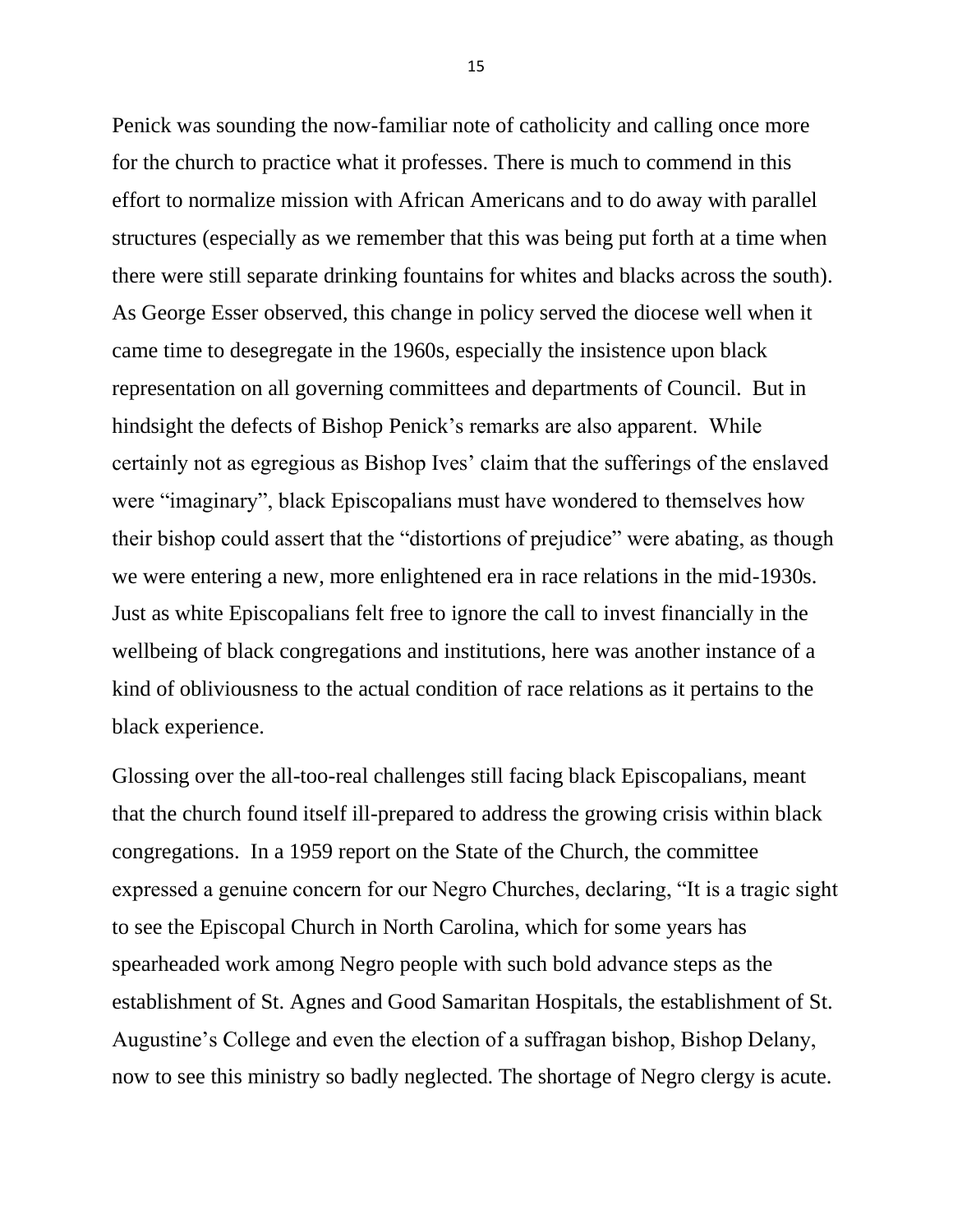. . . The last year that a Negro clergyman graduated from the Seminary into this Diocese was 1952."22

A more complete review of our history would have shown that this was a presenting issue from the very beginning. It was noted by Anna Julia Cooper as far back as 1886. When we look to account for the growth of ministry among African Americans and the founding of new congregations, we can see that it owed much to the initiative of a few highly dedicated leaders, such as Bishop Delany, Archdeacon Pollard, and his son George Pollard. No provision was made to replace these men and their sacrificial service. Black representation in the councils of the church was a laudable commitment, but not an adequate response to the crisis at hand.

Moving ahead to the 1960s, we should pay tribute to diocesan efforts to desegregate and embrace the Civil Rights movement. Both Bishops Baker and Fraser called for the desegregation of public accommodations and diocesan institutions, and the latter was implemented as a matter of policy by 1965. But later in the 1960s, after the rise of the Black Power movement, the response to the "urban crisis" initiatives of 1967 and 1968 revealed the same kind of gap we saw earlier, namely, a small cadre of congregations and individuals prepared to engage the calls for black power/self-determination and a wide swath of the church's rank and file unprepared to move in this direction. As a diocese, we named the "urban crisis" our sole mission priority in 1968, but that didn't translate into robust support. Instead, there was open rebellion in the ranks over the General Convention Special Program grant to Howard Fuller and the Malcolm X Liberation University in Durham, resulting in a \$165,000.00 shortfall in the acceptance of diocesan askings for 1970. On the one hand, we had George Esser and our own

<sup>22</sup> *NCDJ* 143rd (1959): 155.